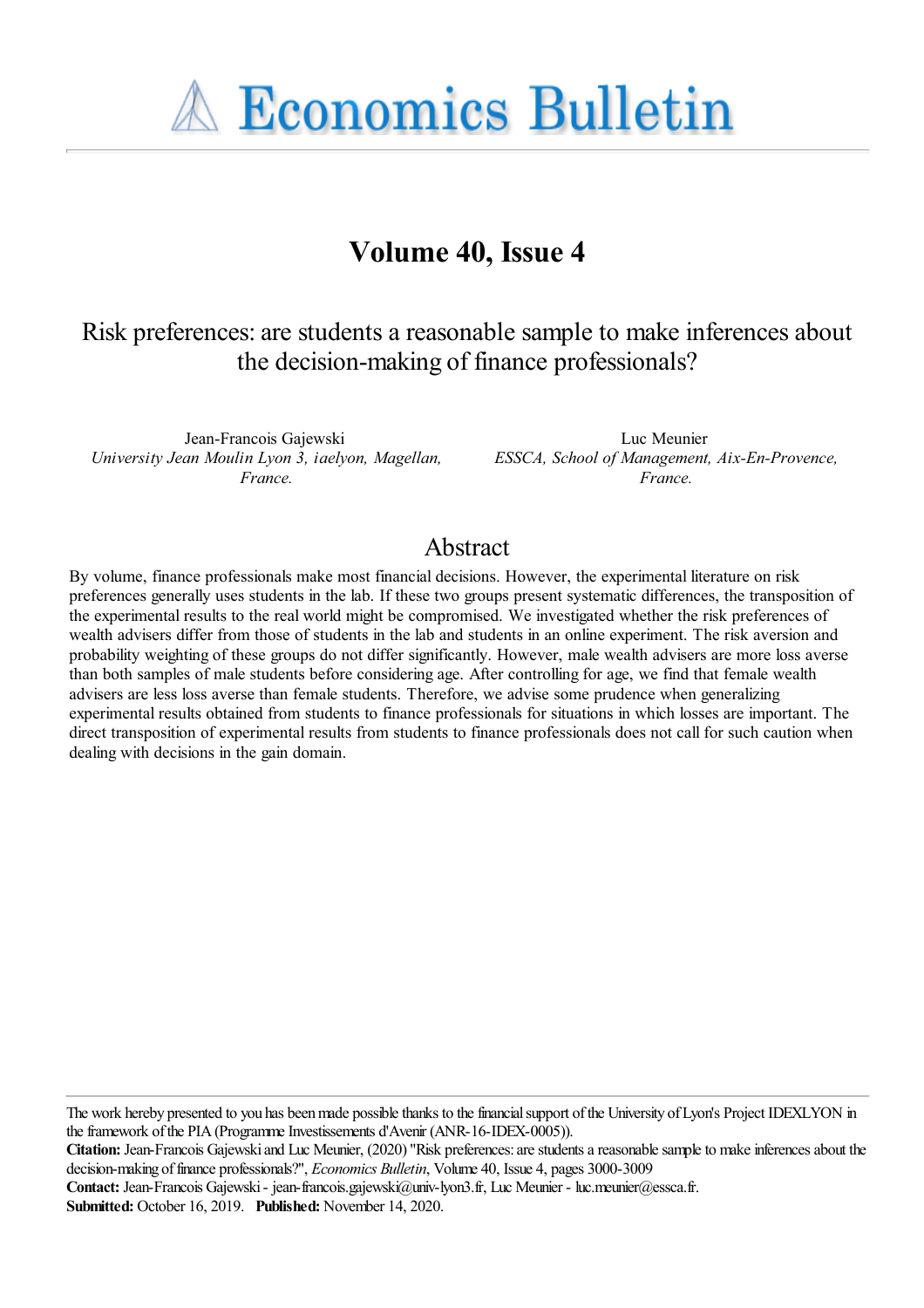### <span id="page-1-0"></span>1 Introduction

"If participants in laboratory studies differ in systematic ways from the actors engaged in the targeted real-world settings, attempts to generalize lab results directly might be frustrated. Most laboratory experiments have been conducted using students who self-select

> into the experiments." [Levitt and List \(2007\)](#page-10-0), p.165.

Finance professionals make the majority of important financial decisions. For example, [Ellis \(2002\)](#page-10-1) estimated that professional traders account for 90% of the activity on the New York Stock Exchange. Experimental research has historically used student samples because they are more readily available. However, can inferences about the decision-making of finance professionals be reasonably made using student samples? This question is of paramount importance to assess whether the results of these experiments can be applied to finance professionals. Although some differences of experience and financial expertise are undeniable between student samples and finance professionals, other characteristics deserve more consideration. In particular, risk is a core concept in finance because most financial decisions involve some form of risk.

We investigate whether the risk preferences of wealth advisers  $(n = 57)$  are different from those of students both in the lab  $(n = 102)$  and in an online questionnaire outside the lab  $(n = 448)$ . Our findings show that wealth advisers' loss aversion tendencies are significantly different from students' (in the lab and online), in a gender-dependent manner. Before controlling for age, male wealth advisers are more loss averse than males from both student samples. This difference loses significance when controlling for age. However, after controlling for age, female wealth advisers are significantly less loss averse than females from student samples. The risk aversion and probability weighting of wealth advisers are not significantly different from students.

In general, students appear a valid sample to represent the behavior of financial professionals in the *gain domain*. However, we advise some caution when researching behavior dealing with losses because the behavior of students appears to differ from that of wealth advisers. The gender effect often observed in student samples in relation to behavior under risk does not seem to exist in the wealth adviser sample.

## 2 Literature Review

### 2.1 Differences between Professionals and Students in Financial Decision-Making

Using students to investigate aspects of the decision-making process of finance professionals is a common practice in the literature (e.g., [Krause et al., 2014](#page-10-2) on shareholder voting, or [Devers et al., 2007](#page-10-3) and [Lefebvre and Vieider, 2014](#page-10-4) on CEOs). As [Fox et al. \(1996\)](#page-10-5) highlighted, experimental studies have long been criticized on these grounds. However, research directly comparing risk preference parameters between the two populations is scarce.

[Fox et al. \(1996\)](#page-10-5) reported the results of two studies performed on a sample of option traders and support staff of the Pacific Stock Exchange. Their results show that with regard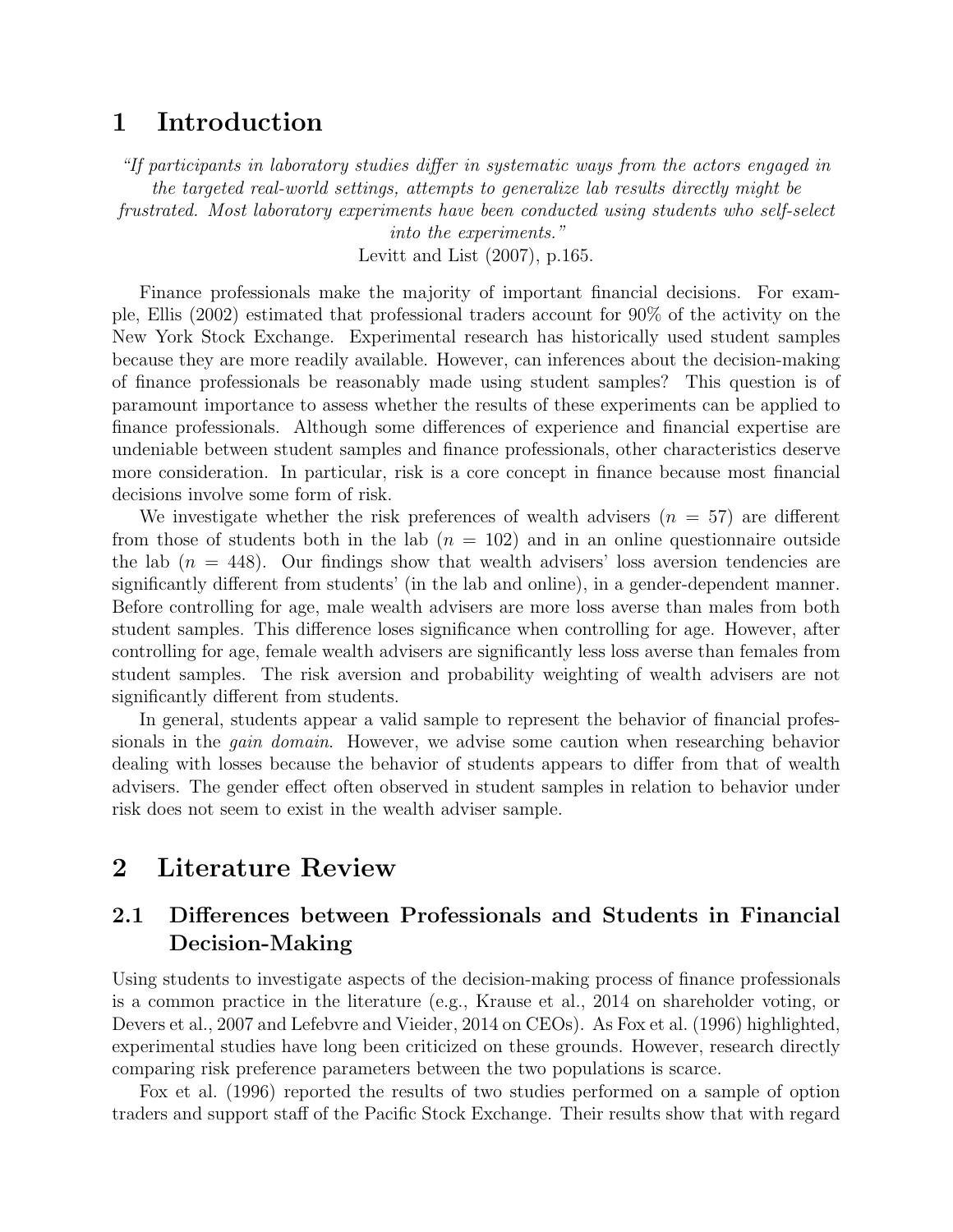to risk, traders and support staff followed expected value maximization. However, with regard to uncertainty, they displayed probability weighting. [Haigh and List \(2005\)](#page-10-6), who also investigated traders, noted that traders displayed more myopic loss aversion than students; however, they used a repeated game with feedback. Although this made the experiment more coherent with traders' day-to-day tasks, the empirical literature on students generally elicits the complete value function without feedback.

[Holzmeister et al. \(2019\)](#page-10-7) performed a large-scale experiment taking a moment approach to compare the risk perception of students and finance professionals. They used Likert scales to assess the risk perception of the distribution of returns of hypothetical assets and the propensity of participants to invest in the asset. They found that the skewness of the distribution of returns was the most important factor in risk perceptions for both groups. They find essentially no difference between students and finance professionals, though there is significant within-group variation.

The article most connected with ours is [Abdellaoui et al. \(2013\)](#page-10-8), which elicits the value function parameters of professional investors. They showed that professional investors displayed both probability weighting and loss aversion, albeit the loss aversion of financial professionals was slightly less than the loss aversion generally observed in students. They attributed this finding to experience: professional investors deal with losses daily and thus might be more accustomed to losses than students.

In general, there appear to be few differences between the risk preferences of students and financial professionals. This finding strongly resonates with a literature review by [Frechette](#page-10-9) [\(2015\)](#page-10-9) that highlights various experimental works on other-regarding preferences, signaling, or market behavior and draws comparisons between students and professionals. Frechette concludes that there are only minor substantive differences between professionals and students for most of these behaviors.

#### 2.2 Explanation of Differences by Covariates

Several covariates have been associated with risk-taking. In particular, most experimental studies indicate that males tend to take more risks than females (e.g., literature review by [Croson and Gneezy, 2009\)](#page-10-10). As underlined by [Booij and Van de Kuilen \(2009\)](#page-10-11) on a large sample  $(n=1,935)$  of the general population, the gender effect can be seen for probability weighting and loss aversion. Males tend to be less loss averse and weight probability less. However, finance professionals might be an exception.

[Croson and Gneezy \(2009,](#page-10-10) p. 6) noted in their literature review that managers and professionals often display gender differences in terms of financial risk preferences that "are smaller than in the general population and often nonexistent". They attribute this result to two channels. First, this result could be due to selection, that is, females who choose to pursue a managerial or finance-oriented career might be less risk-averse. Second, it could be due to an adaptation to the job. Therefore, although our student samples might display a gender effect regarding risk preferences, it might not extend to the wealth adviser sample.

Age often serves as a covariate in studies on risk-taking. A prevalent stereotype about age is that older people are more risk-averse. The reality is more complex. Various authors [\(Riley and Chow, 1992,](#page-10-12) [Cohen and Einav, 2007\)](#page-10-13) show that risk aversion might actually decrease with age until a point close to retirement, after which it sharply increases, resulting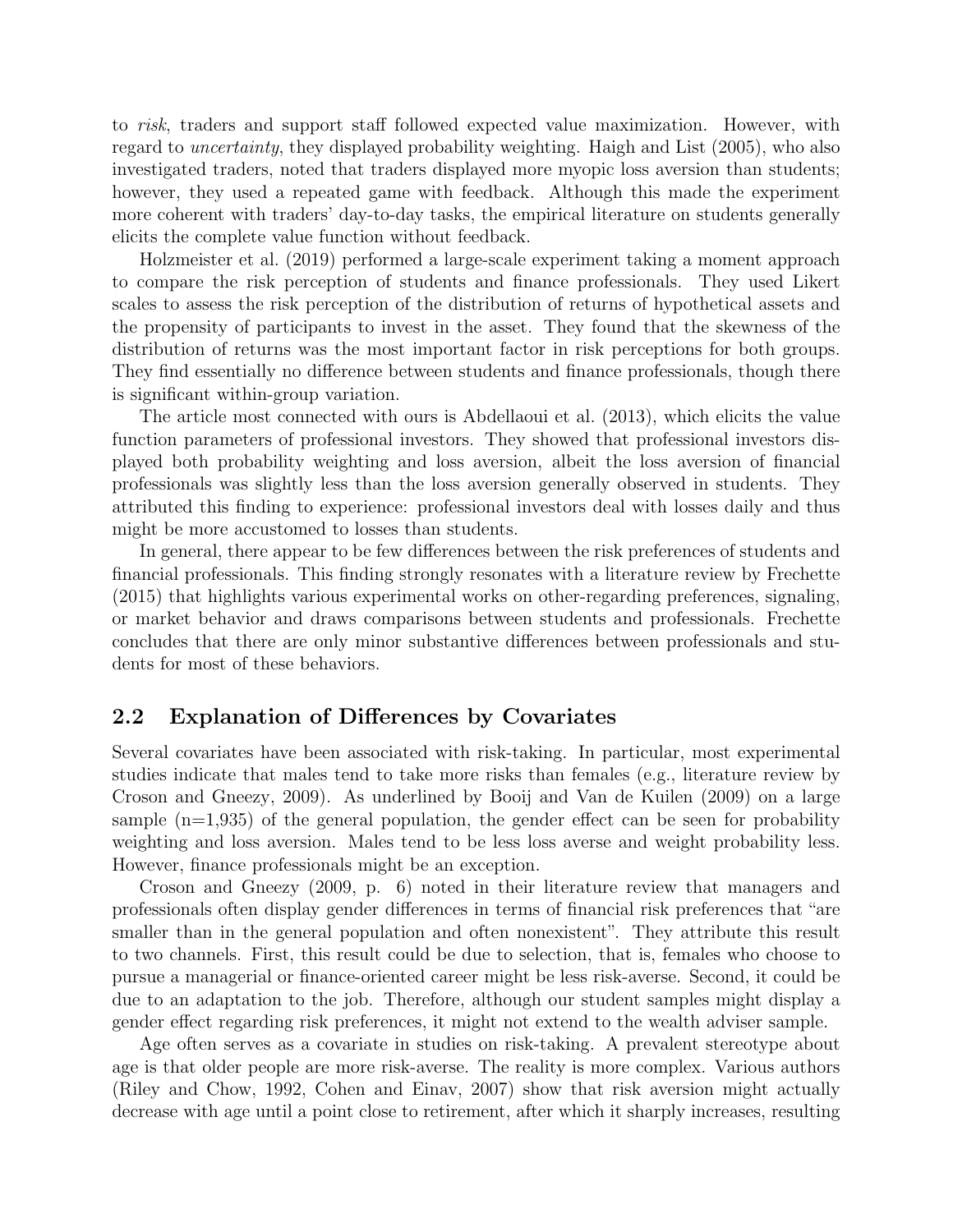in a U-shaped relationship. [Mata et al. \(2011\)](#page-10-14) attribute these modifications to both changes in life circumstances and age-related changes in cognitive processes. In Booij [and Van de](#page-10-11) [Kuilen \(2009\)](#page-10-11), age is negatively related to the probability weighting parameter, while the relationship with loss aversion is non-significant.

## 3 Methodology

#### 3.1 Sample

Our total sample comprised 607 participants, 550 of which were students. Of the students, 102 participated in a laboratory experiment, and 448 participated in an online experiment. Both the online and the lab students came from the same French business school. The wealth adviser participants were recruited via an e-mail sent to all members of a French professional association, proposing them to participate in a short online survey aiming at measuring preferences toward financial risk. Students in the lab were classically rewarded through a random incentivization mechanism. Earnings averaged EUR 5.7, including a EUR 2.5 show-up incentive. As a nonfinancial incentive, all participants were given access to a report depicting the preliminary results of this research and their personal risk preferences compared with those of the general population.<sup>[1](#page-1-0)</sup>

The proportion of females in the two student samples was 50.7% (54% in the lab, 50% online). These samples were thus representative of the population at the business school where the study took place, at which 51% of students are female. The wealth adviser sample was 81% male. This percentage corresponds to the proportion of males observed by [Abdellaoui et al. \(2013\)](#page-10-8) among investment professionals. In terms of age, students in the lab were the youngest (22 years on average) and had the smallest age range (19 to 27 years). The age range for the online student participants was larger (18 to 54 years, 23 on average) and thus closer to the wealth advisers (25 to 71 years, 48 on average). Table [I](#page-3-0) summarizes the characteristics of our samples.

<span id="page-3-0"></span>

|        | Students          | Wealth Advisers   |
|--------|-------------------|-------------------|
| Lab    | 102               |                   |
|        | $54\%$ F., 22 Yr. |                   |
| Online | 448               | 57                |
|        | 50% F., 23 Yr.    | $19\%$ F., 48 Yr. |

|  |  | Table I: Samples' Characteristics |  |
|--|--|-----------------------------------|--|
|--|--|-----------------------------------|--|

<sup>&</sup>lt;sup>1</sup>All participants answered as if investing for themselves. In the case of wealth advisers, results are therefore not impacted by specific incentive structures or professional objectives.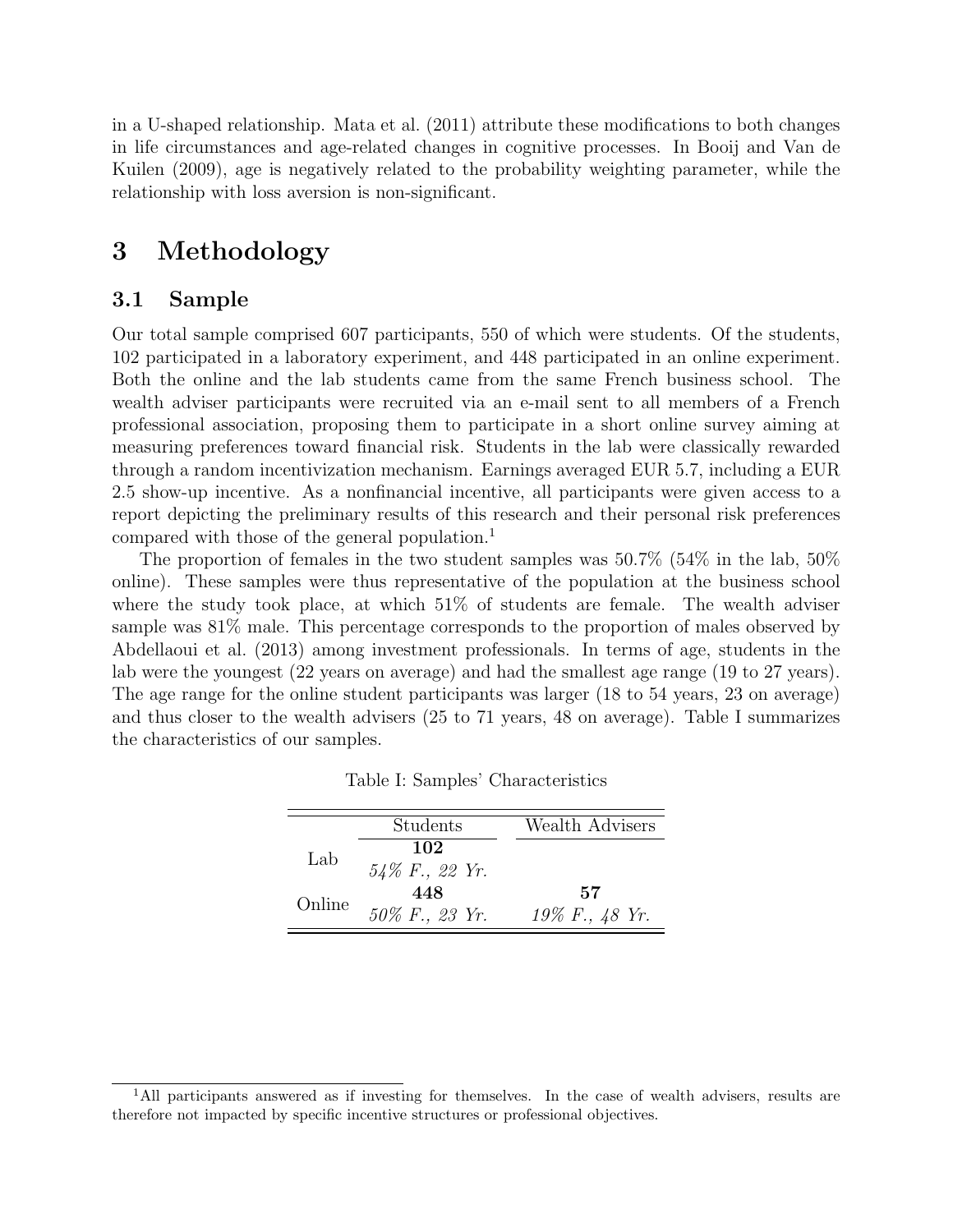#### 3.2 Measuring Parameters of the Value Function

We used the standard [Tanaka et al. \(2010\)](#page-10-15) procedure to measure the risk aversion, probability weighting, and loss aversion parameters of the participants. Amounts were divided by 10,000 compared with the initial [Tanaka et al. \(2010\)](#page-10-15) study that used Vietnamese Dong. Potential net earnings in our experiment ranged from EUR 0 to EUR 172.50. Losses could thus eliminate the EUR 2.5 show-up incentive, resulting in null earnings.

The methodology [Tanaka et al. \(2010\)](#page-10-15) proposed is based on a simplified version of the value and probability weighting functions of [Tversky and Kahneman \(1992\)](#page-10-16). [Tanaka et](#page-10-15) al. [\(2010\)](#page-10-15) assume identical risk aversion and probability weighting for gains and losses, thus reducing the number of parameters elicited to three: risk aversion (applicable in gains and losses), probability weighting (applicable in gains and losses), and loss aversion.

$$
v(x) = \begin{cases} x^{\alpha} \text{ if } x > 0\\ -\lambda \cdot (-x)^{\alpha} \text{ if } x < 0. \end{cases} \quad \pi(p) = 1/\exp[\ln(1/p)]^{\gamma}
$$

The participants answered three multiple price list tables. The switching point for participants in the first two multiple price lists provides probability weighting and curvature parameters. We used this set of parameters to estimate a range for the loss aversion parameters based on the participants' answers in the third table.

### 4 Results and Interpretation

#### 4.1 Descriptive Statistics

We first display some simple descriptive statistics in Table [II.](#page-5-0) There were no significant differences across the three samples in risk aversion and probability weighting, even after splitting by gender.<sup>[2](#page-1-0)</sup>

Regarding loss aversion, both online students and wealth advisers are more loss averse than lab students (marginally significant,  $p<10\%$ ).<sup>[3](#page-1-0)</sup> This effect appears to be mainly driven by the male sample. Both the male wealth advisers and the male online students are more loss averse than the male lab students ( $p < 5\%$ ). Male wealth advisers are also more loss averse than male online students ( $p < 5\%$ ). However, this analysis does not consider age. Because wealth advisers are older than students on average, part of the effect could be explained by this variable.

The small sample  $(N = 11)$  of female wealth advisers appears less loss averse than both lab and online female students, albeit just shy of statistical significance (respectively  $p = 0.13$ and  $p = 0.16$ ) before considering covariates.

<sup>&</sup>lt;sup>2</sup>There was significantly more variability in the risk aversion ( $p < 1\%$ ) and loss aversion parameter  $(p < 10\%)$  of online students and wealth advisers compared to students in the lab. There was also more variability in the probability weighting parameter of online students compared to lab students ( $p < 1\%$ ). This is consistent with a potential self-selection bias in the laboratory, already expressed by [Levitt and List](#page-10-0) [\(2007\)](#page-10-0).

<sup>3</sup>This result is only significant when considering the loss aversion coefficient, not the switching line.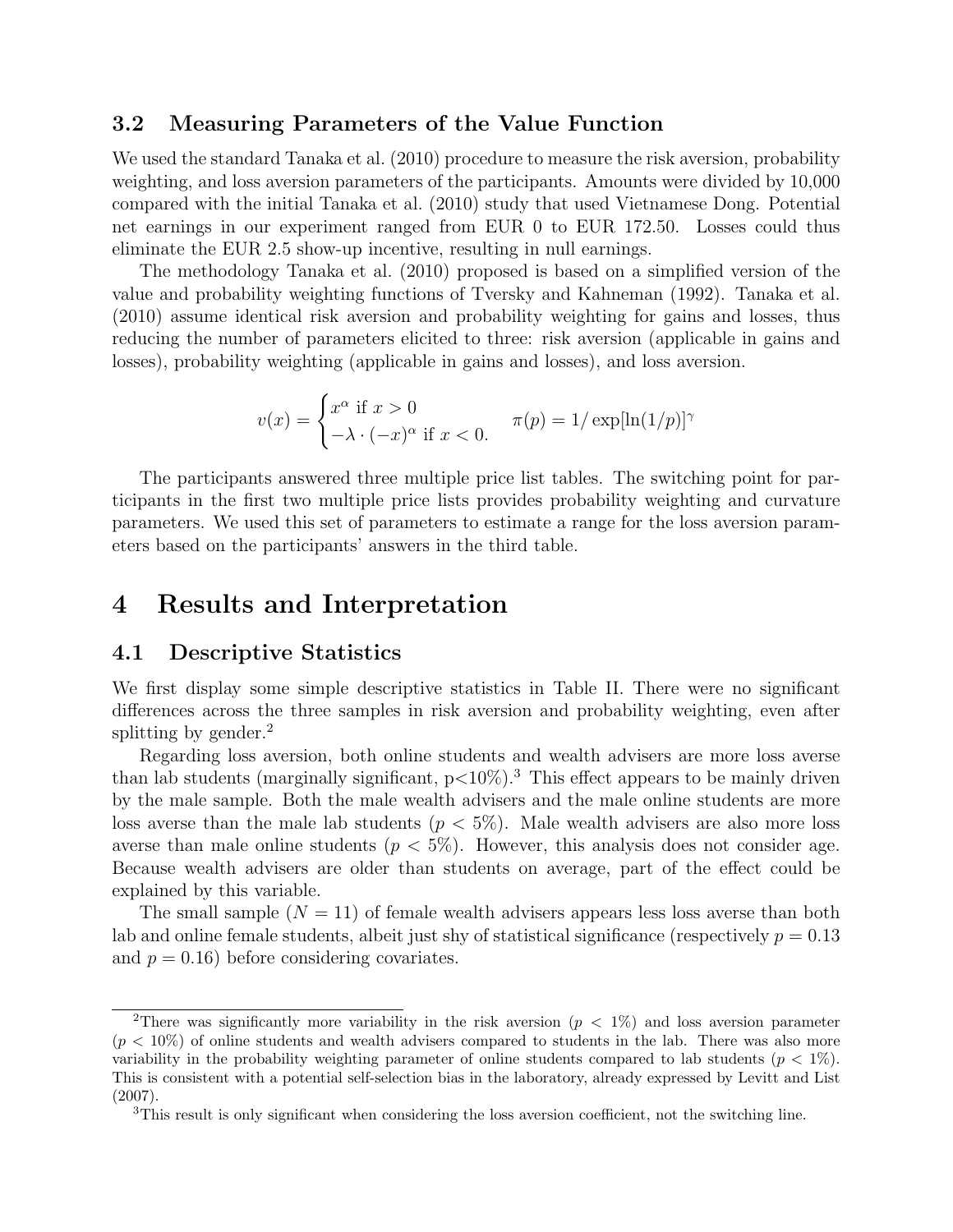|                         |                                                                                                                                                                                                                                                                                                          | Averages |        |      |      |                                                                                                                                                                                      |        |          |
|-------------------------|----------------------------------------------------------------------------------------------------------------------------------------------------------------------------------------------------------------------------------------------------------------------------------------------------------|----------|--------|------|------|--------------------------------------------------------------------------------------------------------------------------------------------------------------------------------------|--------|----------|
|                         |                                                                                                                                                                                                                                                                                                          | Lab.     | Online | WA   | All  | Lab.                                                                                                                                                                                 | Online | Lab. vs. |
|                         |                                                                                                                                                                                                                                                                                                          | Stu.     | Stu.   |      |      | vs. WA                                                                                                                                                                               | vs. WA | Online   |
|                         | Curvature                                                                                                                                                                                                                                                                                                | 0.60     | 0.62   | 0.61 | 0.62 | 0.755                                                                                                                                                                                | 0.930  | 0.581    |
|                         | <b>PW</b><br>0.65<br>0.66<br>0.788<br>0.68<br>0.68<br>4.16<br>4.68<br>4.43<br>4.46<br>0.187<br>3.31<br>4.34<br>3.94<br>0.077<br>4.03<br>0.70<br>0.53<br>0.61<br>0.60<br>0.115<br>0.60<br>0.66<br>0.774<br>0.68<br>0.63<br>4.89<br>4.78<br>0.130<br>4.80<br>3.64<br>4.32<br>3.22<br>4.50<br>4.60<br>0.372 | 0.689    | 0.377  |      |      |                                                                                                                                                                                      |        |          |
|                         | Switch Line (Loss Av.)                                                                                                                                                                                                                                                                                   |          |        |      |      |                                                                                                                                                                                      | 0.538  | 0.285    |
|                         | Loss Av. Coeff                                                                                                                                                                                                                                                                                           |          |        |      |      |                                                                                                                                                                                      | 0.564  | 0.070    |
|                         | Curvature                                                                                                                                                                                                                                                                                                |          |        |      |      |                                                                                                                                                                                      | 0.480  | 0.156    |
|                         | <b>PW</b>                                                                                                                                                                                                                                                                                                |          |        |      |      | $T$ -Test p-Values<br>0.623<br>0.127<br>0.826<br>0.165<br>0.259<br>0.627<br>0.274<br>0.423<br>0.582<br>0.561<br>0.802<br>0.643<br>0.001<br>0.042<br>0.035<br>0.001<br>0.012<br>0.048 |        |          |
| All<br>Females<br>Males | Switch Line (Loss Av.)                                                                                                                                                                                                                                                                                   |          |        |      |      |                                                                                                                                                                                      |        |          |
|                         | Loss Av. Coeff                                                                                                                                                                                                                                                                                           |          |        |      |      |                                                                                                                                                                                      |        |          |
|                         | Curvature                                                                                                                                                                                                                                                                                                | 0.68     | 0.63   | 0.59 | 0.63 |                                                                                                                                                                                      |        |          |
|                         | <b>PW</b>                                                                                                                                                                                                                                                                                                | 0.71     | 0.69   | 0.67 | 0.69 |                                                                                                                                                                                      |        |          |
|                         | Switch Line (Loss Av.)                                                                                                                                                                                                                                                                                   | 3.30     | 4.11   | 4.93 | 4.11 |                                                                                                                                                                                      |        |          |
|                         | Loss Av. Coeff                                                                                                                                                                                                                                                                                           | 2.12     | 3.47   | 4.61 | 3.44 |                                                                                                                                                                                      |        |          |

<span id="page-5-0"></span>Table II: Descriptive Statistics: Risk Preferences across the Three Samples: Lab students, Online Students, and Wealth Advisers (WA)

This table presents descriptive statistics for each of the three samples. With regard to loss aversion, we present both the switching line and the associated coefficient. For cases in which participants never switched, their loss aversion coefficients are theoretically unbounded and can go up to  $+\infty$ . In these cases, we input the upper point of the previously known interval. The average loss aversion coefficient presented in this table is thus underestimated.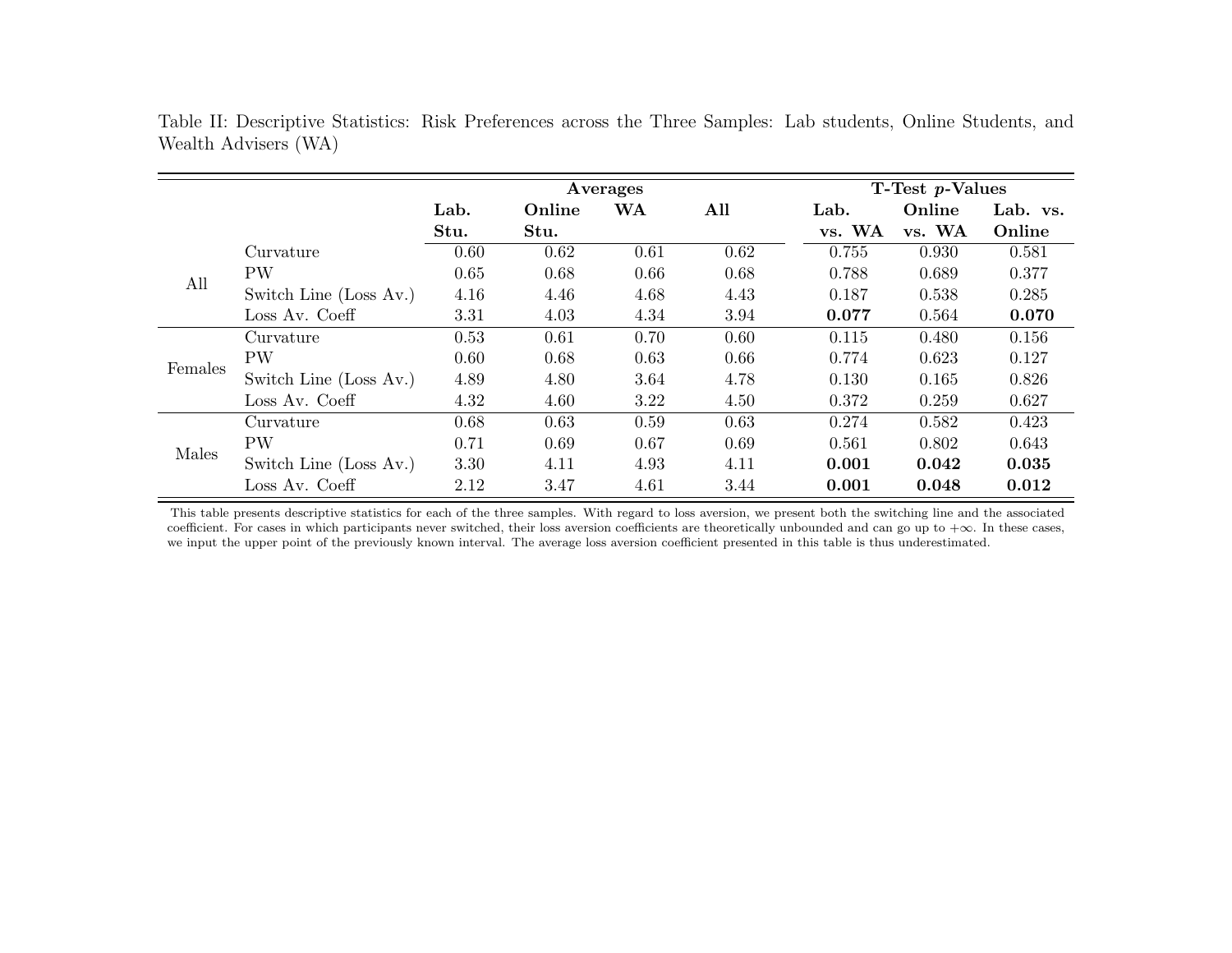#### 4.2 Regression Results

Table [III](#page-8-0) shows the results of our regressions. We performed ordinary least squares (OLS) regressions in the case of curvature and probability weighting. With regard to loss aversion, we performed both an ordinal probit using the switching line, an OLS regression, and an interval regression using the estimated loss aversion coefficient.

Regarding loss aversion, Table [II](#page-5-0) shows that male wealth advisers are significantly more loss averse than the lab or online male students. The regressions in Table [III](#page-8-0) highlight that these effects turn non-significant after accounting for the age difference (i.e., wealth advisers are, on average, age 48 compared with age 22 or 23 for lab and online students). However, male online students are still significantly more loss averse than male lab students ( $p < 1\%$ ) in the OLS and interval regressions, thus confirming the effect observed in Table [II.](#page-5-0)

In Table [II,](#page-5-0) female wealth advisers appeared slightly less loss averse than lab or online female students, albeit non-significantly. After age is considered, as in the regressions, female wealth advisers are significantly less loss averse than lab or online female students (Wald test of equality, respectively  $p = 0.073$  and  $p = 0.027$  in the interval regression specification). This reduction in loss aversion was robust in the three regression specifications we performed. The interval regression predicts that when holding demographic variables constant, a female wealth adviser would display a coefficient of loss aversion roughly 2.65 points lower than a female student in the lab and 3.01 points lower than a female student in the online study. However, these results should be taken with caution since the sample consists of only  $N = 11$ female wealth advisers.

Regarding covariates, we observe a significant gender effect for lab students. Female lab students take fewer risks (i.e., have a lower curvature parameter,  $p = 0.018$ ), weight probability more (i.e., have a lower probability weighting parameter,  $p = 0.052$ ) and are more loss averse  $(p < 0.01)$ . For wealth advisers and online students, we do not observe a gender effect for curvature and probability weighting because the sum of the parameter estimates for the variables Females and respectively Females\*Wealth adviser or Females\*Online Students are not significantly different from 0 (Wald test,  $p > 10\%$ ). Female online students and wealth advisers are not more risk-averse and do not weight probability more than their male counterparts. For loss aversion, we do not observe a gender effect for wealth advisers<sup>[4](#page-1-0)</sup>. However, we observe a gender effect for online students, with female online students being more loss averse than male online students (Wald test,  $p < 5\%$  for all regressions).

We also observe a significant inverted U-shape effect of age on the risk aversion parameter and the probability weighting parameter. Younger participants took less risk and weighted probability more than middle-aged participants (i.e., younger participants had lower risk aversion and probability weighting parameters). However, after age 40, risk aversion increases sharply, as described in [Cohen and Einav \(2007\)](#page-10-13). The tendency to weight small probabilities more heavily increased after age 45, albeit less rapidly. These quadratic effects are displayed in Graphs [1.1](#page-9-0) and [1.2.](#page-9-0) Regarding loss aversion, the quadratic effect is non-significant in the probit regression. Whereas age squared becomes significant  $(p < 0.05)$  in the other two specifications, age falls just short of marginal significance (respectively  $p = 0.144$  and  $p = 0.113$ , in the OLS and interval regression). We still plotted the quadratic effect in Figure [1.3,](#page-9-0) which underscores an increase in loss aversion for participants over the age of 31.

<sup>4</sup>Females wealth advisers are less loss averse than male ones, but not significantly so.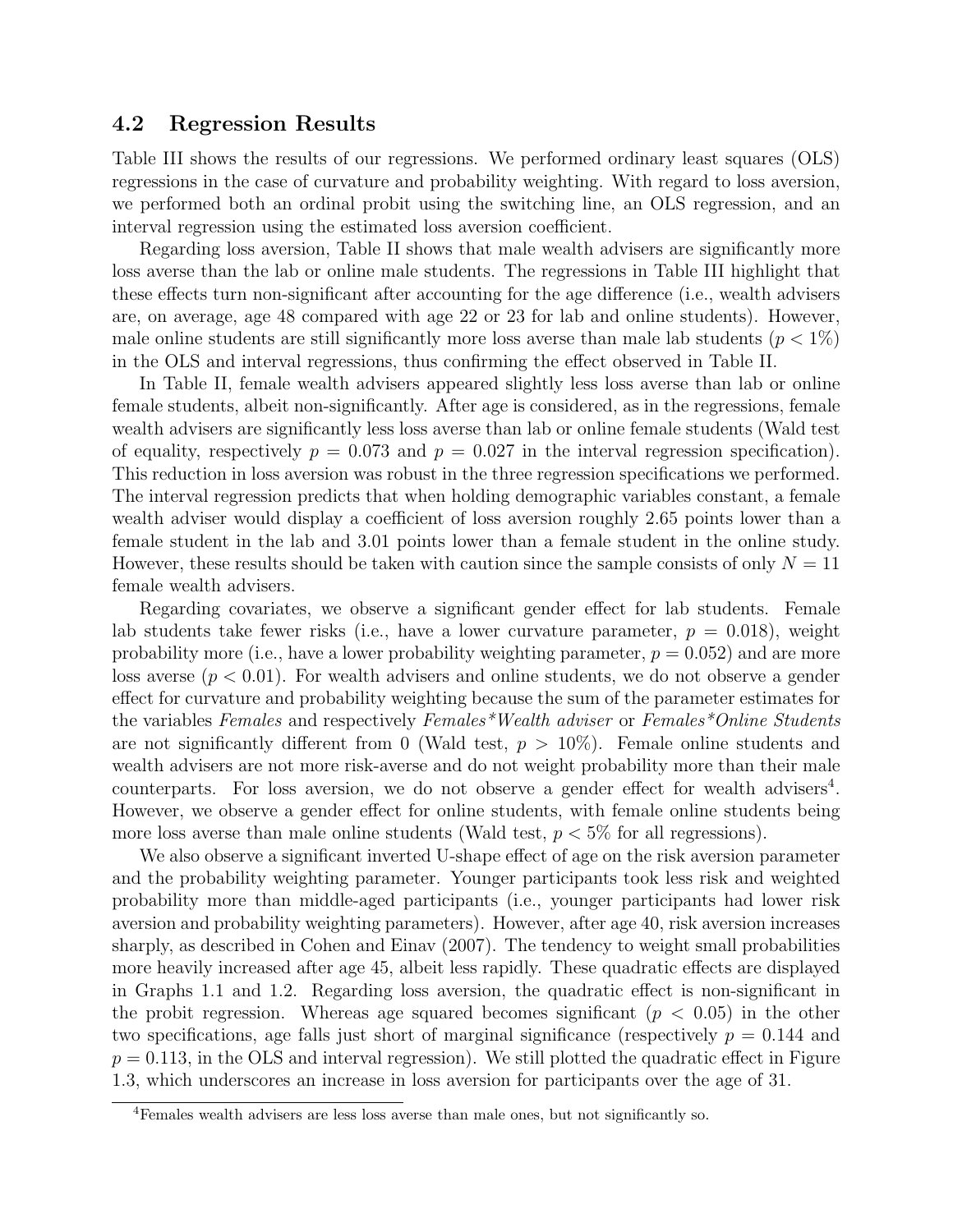# Conclusion

Our study did not find significant differences in risk aversion or probability weighting between wealth advisers and the two student samples. We did observe some differences in loss aversion. Specifically, male wealth advisers appear more loss averse than male students (online and in the lab) before considering age differences. This difference turns non-significant after we control for age. However, after we control for age differences in the regressions, the small sample  $(N = 11)$  of female wealth advisers appears less loss averse than female students (online and in the lab).

We observe a gender effect for students in the lab that aligns with the literature on the subject (see [Croson and Gneezy, 2009,](#page-10-10) [Booij and Van de Kuilen, 2009\)](#page-10-11). Male students in the lab experiment were significantly less risk-averse, were less loss averse, and weighted probability less than the female students. Male students in the online survey were significantly less loss averse than female students, though such a gender effect was not observable regarding probability weighting and curvature. We did not find evidence of a gender effect for wealth advisers, aligning with literature that shows that the gender effect does not extend to managers and professionals [\(Croson and Gneezy, 2009\)](#page-10-10).

We also observed a significant inverted U-shape relation between age and the risk aversion parameter, as well as age and the probability weighting parameter. Middle-aged participants were less risk-averse and weighted probability less. These results are consistent with the literature [\(Booij and Van de Kuilen, 2009,](#page-10-11) [Cohen and Einav, 2007\)](#page-10-13).

In general, our study confirms that student samples can be used to make inferences about the behavior of finance professionals in the *gain domain*. Although the differences are small, we advise some caution regarding using student samples for loss aversion because the behavior of students appears to differ from the one of wealth advisers in a gender-dependent fashion.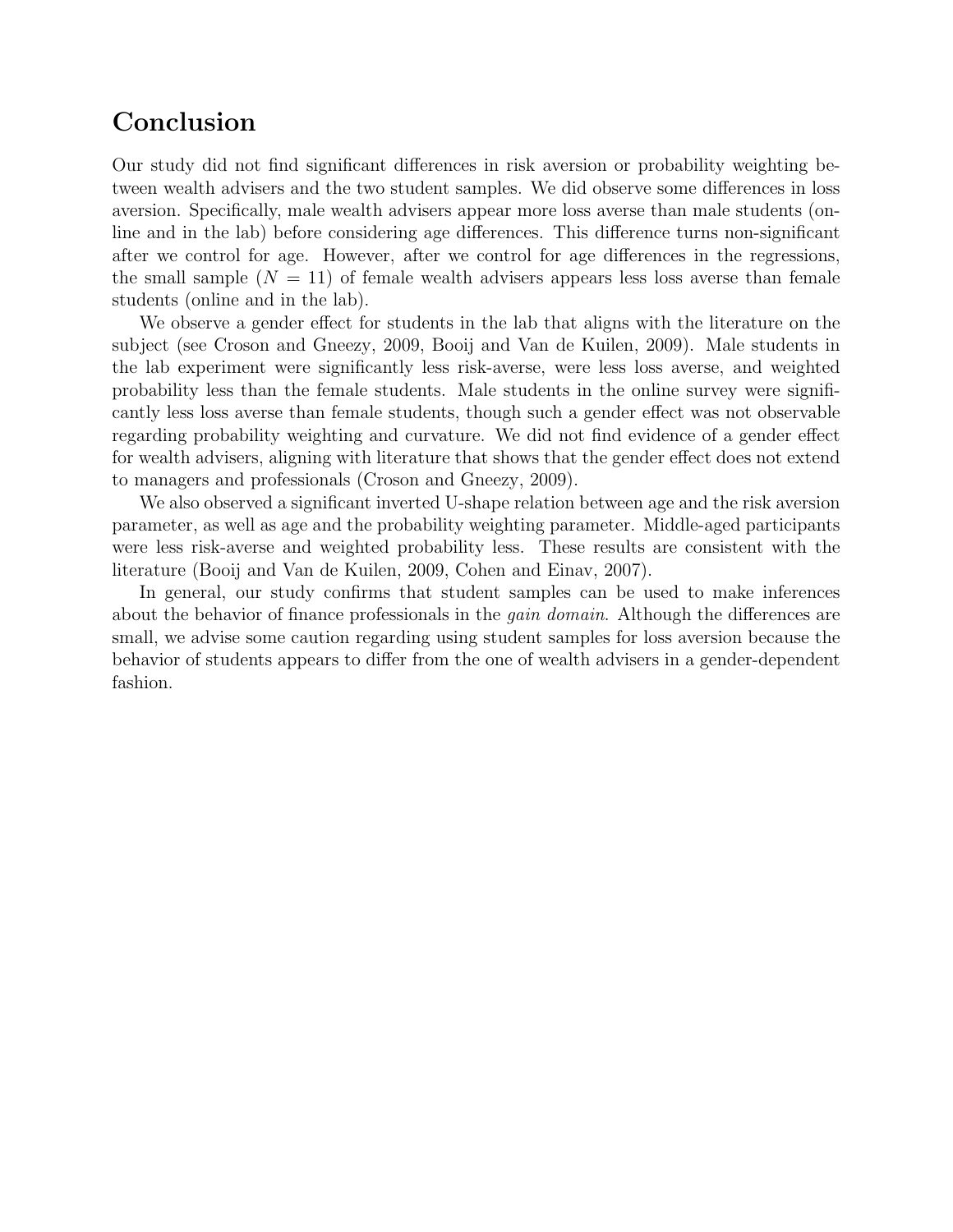|                         | Loss Aversion |       |                |       |                     | Curva. |                | <b>PW</b> |                |       |
|-------------------------|---------------|-------|----------------|-------|---------------------|--------|----------------|-----------|----------------|-------|
|                         | Probit        |       | OLS Regression |       | Interval Regression |        | OLS Regression |           | OLS Regression |       |
|                         | Coef.         | P> t  | Coef.          | P> t  | Coef.               | P> t   | Coef.          | P> t      | Coef.          | P> t  |
| Females                 | $0.627***$    | 0.002 | $2.174***$     | 0.001 | $2.668***$          | 0.001  | $-0.146**$     | 0.018     | $-0.101*$      | 0.052 |
| Wealth Adv.             | 0.219         | 0.544 | 1.176          | 0.264 | 1.658               | 0.183  | $-0.152$       | 0.243     | $-0.131$       | 0.205 |
| Online Students         | 0.222         | 0.186 | $1.396***$     | 0.001 | $1.607***$          | 0.001  | $-0.068$       | 0.233     | $-0.036$       | 0.395 |
| Females*Wealth Adv.     | $-1.410***$   | 0.001 | $-3.485***$    | 0.010 | $-4.309***$         | 0.010  | 0.271          | 0.112     | 0.069          | 0.470 |
| Females*Online Students | $-0.373$      | 0.102 | $-1.060$       | 0.125 | $-1.244$            | 0.147  | $0.135*$       | 0.065     | 0.099          | 0.101 |
| Age                     | $-0.029$      | 0.481 | $-0.198$       | 0.144 | $-0.270$            | 0.113  | $0.033**$      | 0.031     | $0.021*$       | 0.058 |
| Age squared             | 0.001         | 0.216 | $0.003**$      | 0.041 | $0.004**$           | 0.041  | $-0.001**$     | 0.021     | $-0.001*$      | 0.071 |
| Constant                |               |       | $4.852**$      | 0.030 | $5.979**$           | 0.031  | 0.151          | 0.557     | $0.355*$       | 0.063 |
| $Cut$ -Off 1            | $-1.172$      |       |                |       |                     |        |                |           |                |       |
| $Cut$ -Off 2            | $-0.342$      |       |                |       |                     |        |                |           |                |       |
| $Cut$ -Off 3            | $-0.145$      |       |                |       |                     |        |                |           |                |       |
| $Cut$ -Off 4            | 0.159         |       |                |       |                     |        |                |           |                |       |
| $Cut$ -Off $5$          | 0.351         |       |                |       |                     |        |                |           |                |       |
| $Cut$ -Off $6$          | 0.456         |       |                |       |                     |        |                |           |                |       |
| Cut-Off 7               | 0.892         |       |                |       |                     |        |                |           |                |       |
| (Pseudo) R2             | 0.011         |       | 0.054          |       | 0.054               |        | 0.017          |           | 0.011          |       |
| $\mathbf N$             | 607           |       | 607            |       | 607                 |        | 607            |           | 607            |       |

Table III: Regression Results

<span id="page-8-0"></span>With regard to loss aversion, in a first specification, we used the line from which participants switched from Option A to B in an ordinal probit regression. We then computed the range of the loss aversion parameters to which this switch corresponds. Taking the middle of this range, we performed an OLS regression. For cases in which participants never switched, their loss aversion was theoretically unbounded and can go up to  $+\infty$ . For this OLS regression, we input the upper point of the previously known interval. We then performed an interval regression using the complete range. Next, we performed OLS regressions in the case of curvature and probability weighting. We used robust standard errors for all regressions except the probit regression because there was evidence of heteroskedasticity in our residuals. We performed leave-one-out cross validations, a useful technique to detect overfitting issues and assess whether the model will perform well out of sample. The results show that for all regressions, the model including age outperforms the model without such a quadratic term in terms of the mean absolute error and root mean square error. Regarding the interaction term between gender and sample type, the model with the interaction outperforms the model without for loss aversion in terms of mean absolute error and root mean square error. For curvature and probability weighting, gender interactions do not improve or deteriorate model performances. We kept this interaction to investigate differences in the gender effect across samples and to be coherent in the statistical treatment of the three dependent variables.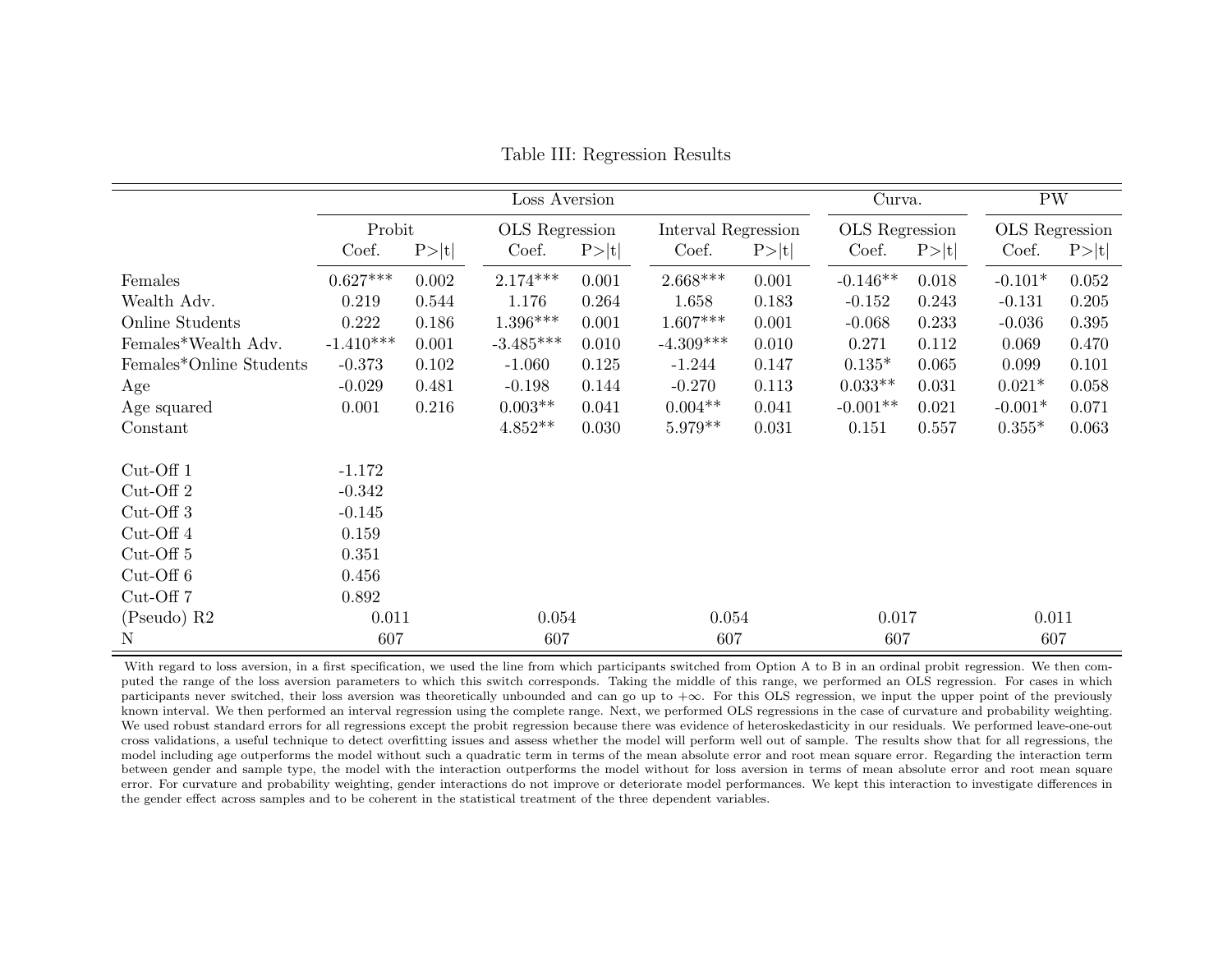<span id="page-9-0"></span>Figure 1: Quadratic Relation of Age with Risk Preferences



(1.1) Impact of Age on the Risk Aversion Parameter



(1.2) Impact of Age on the Probability Weighting Parameter



(1.3) Impact of Age on the Loss Aversion Parameter